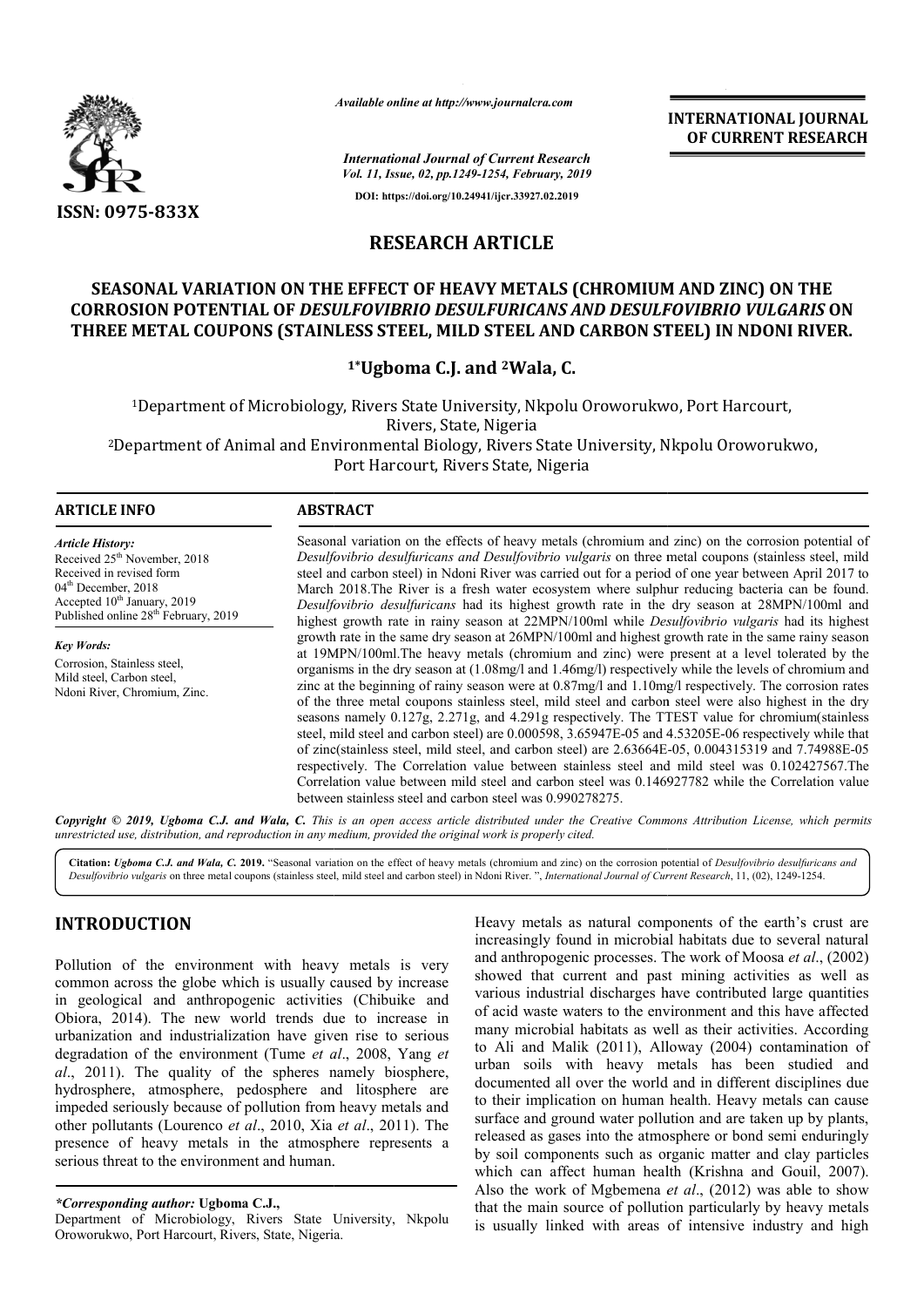automobile use. We can also say that the natural sources of heavy metals are weathering of parent rocks. Also there could be several point and non point sources of heavy metals frequently related to the urban land use, economic, industrial and transportation set up (Fong *et al*., 2008). According to Maas *et al*., (2010) they considered soil a sink a well as a major source of pollution and most significant entity for risk evaluation. Vehicular emission, commercial fertilizers, atmospheric deposition of contaminants via dust and aerosols, industrial and domestic waste, thermal power stations based on coal fired and energy industry based on fossil fuel burning could be said to be the source of heavy metals in urban soils (Odewande and Abimbola, 2008; Cheng *et al*., 2009). However microbes have evolved mechanisms to tolerate the presence of heavy metals either by efflux, complexation or reduction of metal ions or to use them as terminal electron acceptors in anaerobic respiration (Gadd, 1992; Nies and Silver, 1995). The first response to toxic metal contamination is a large reduction in microbial activity (Bader *et al*., 2000). This is confirmed by the fact that habitats that have had high levels of metal contamination for years still have microbial population and activities that are smaller than the microbial population in uncontaminated habitats.

Several microorganisms especially bacteria have been successfully used for the reduction of Cr(vi) to less toxic Cr(iii) (Garbisu *et al*., 1997). Some scholars Konopka *et al*., (1999) came up with the arguement that resistance mechanisms do not offer protection at extremely high levels of free ions and with a lethal toxic effect. Resistance of essential heavy metals such as Cu, Zn, Ni, Co, Cr confront the cell with a special problem because of their requirement to accumulate some of these cations at trace levels and at the same time to reduce cytoplasmic concentrations from potential toxic levels. Resistant bacterial strains solve these problems by a careful regulation that results from the interaction between chromosomally determined cation transport systems and metal resistance system that are mostly determined by plasmids (Brown *et al*., 1999). According to Silver, (1996) many bacterial resistant systems for toxic metals are encoded by plasmids. However bacterial plasmids contain genes that provide extra functions to the cells among which resistance to toxic metal is very important. Also there is the use of different types of microorganisms such as algae, fungi and bacteria that remove metals from solution (Dubey, 2006). This study is looking at the seasonal variation on the effect of heavy metals on the corrodibility of two sulfur reducing bacteria on three metal coupons in a fresh water habitat.

### **MATERIALS AND METHODS**

**Study Site:** Ndoni River is situated in the coastal area of the Niger Delta of Rivers State, Nigeria. It's a fresh water site and influenced by Niger river influx. The river has a long rainy season from March to October. The dry season is very short, beginning from November and ending in March the following year referred to as harmattan.

**Activities along the River:** The main industrial activities in this area are dredging and sand wining. The repair of marine boats also occurs here. Lumbering and fish farming activities also takes place here and a market is situated near the river.

**Metal Coupons:** The steel coupons used for this study namely stainless steel ASTM A316L, mild steel ASTM A283 and carbon steel ASTM A36 was obtained from Nigeria Agip oil company (NAOC).

**Heavy Metal Samples:** The heavy metals used for this study are compounds of chromium and zinc which were purchased from a standard chemical supply store located at East West road Alakahia, Port Harcourt Rivers state, Nigeria.

**Chemical Reagents:** All chemical reagents employed in this study were produced by Aldrich Chemical Co, Milwaukee, U.S.A, BDG Chemicals, Poole, England and Sigma Chemical Company, St Louis Missouri, U.S.A.

**Ecological Quality Parameters:** The following parameters were determined namely pH, Salinity, Conductivity, Total Dissolved Solids, Total Organic Carbon and Heavy Metals (Cr and Zn). The heavy metals were determined using atomic absorption spectrophotometer (Shangai analytica instrument Co. model AA320). To measure conductivity, WTW electronic conductivity meter model, Germany was used. Determination of pH of all the samples was carried out using a pH meter (Jenway model 3015). Parameters such as Total Dissolved Solids, Total Organic Carbon and Salinity were determined employing methods from (APHA, 2000). Total Dissolved Solids were determined by gravimetric method, Salinity by Argentometric method and Total Organic Carbon by Rapid Oxidation method.

**Microbiological Analysis:** After weighing the metal coupons, postgate broth was used to enumerate the sulfur reducing bacteria using the conventional five tubes most probable number method (MPN). Postgate broth samples (10ml, 1ml and 0.1ml) were placed in a series of five tubes. After sterilization they were inoculated with dilutions of scrapings from the metal coupons and enumerated after 7days of incubation in an anaerobic gas jar at room temperature.

**Determination of Minimum Inhibitory Concentration (MIC):** MIC of the heavy metal resistant bacteria isolates were determined by gradually increasing the concentration of the heavy metals by 0.1mg/l each time on the postgate broth medium until the strain failed to give black precipitate indicating that growth had stopped taking place.

**Statistical Analysis:** Correlation analysis and students T-test from excel 2010 was employed where value of P<5% was considered to be significant and P>5% was considered as not significant for T-test, whereas for correlation analysis  $+1$ (perfect correlation) through 0 (no correlation) to -1 (perfect negative correlation) were taken into consideration.

### **RESULTS**

Results in table 1 are the bacterial count of anaerobic organisms isolated from the fresh water habitat from April 2017 to March 2018. *Desulfovibrio desulfuricans* increased from 8-22 MPN index per 100ml from April to July, decreased from 10-<1 MPN index per 100ml from August to November, and increased again from 2-28 MPN index per 100ml from December to March. Results in table 1b served as control for bacterial count of anaerobic organisms isolated from the fresh water habitat from April 2017 to March 2018. *Desulfovibrio desulfuricans* increased from 13-27MPN index per 100ml from April to July, decreased from August to December from 25-10 MPN index per 100ml, increased again from 20-32 MPN index per 100ml from January to March the next year. *Desulfovibrio vulgaris* increased from 7-19 MPN index per 100ml from April to July, decreased from 11-4 MPN index per 100ml from August to October, and also increased from 9-26 MPN index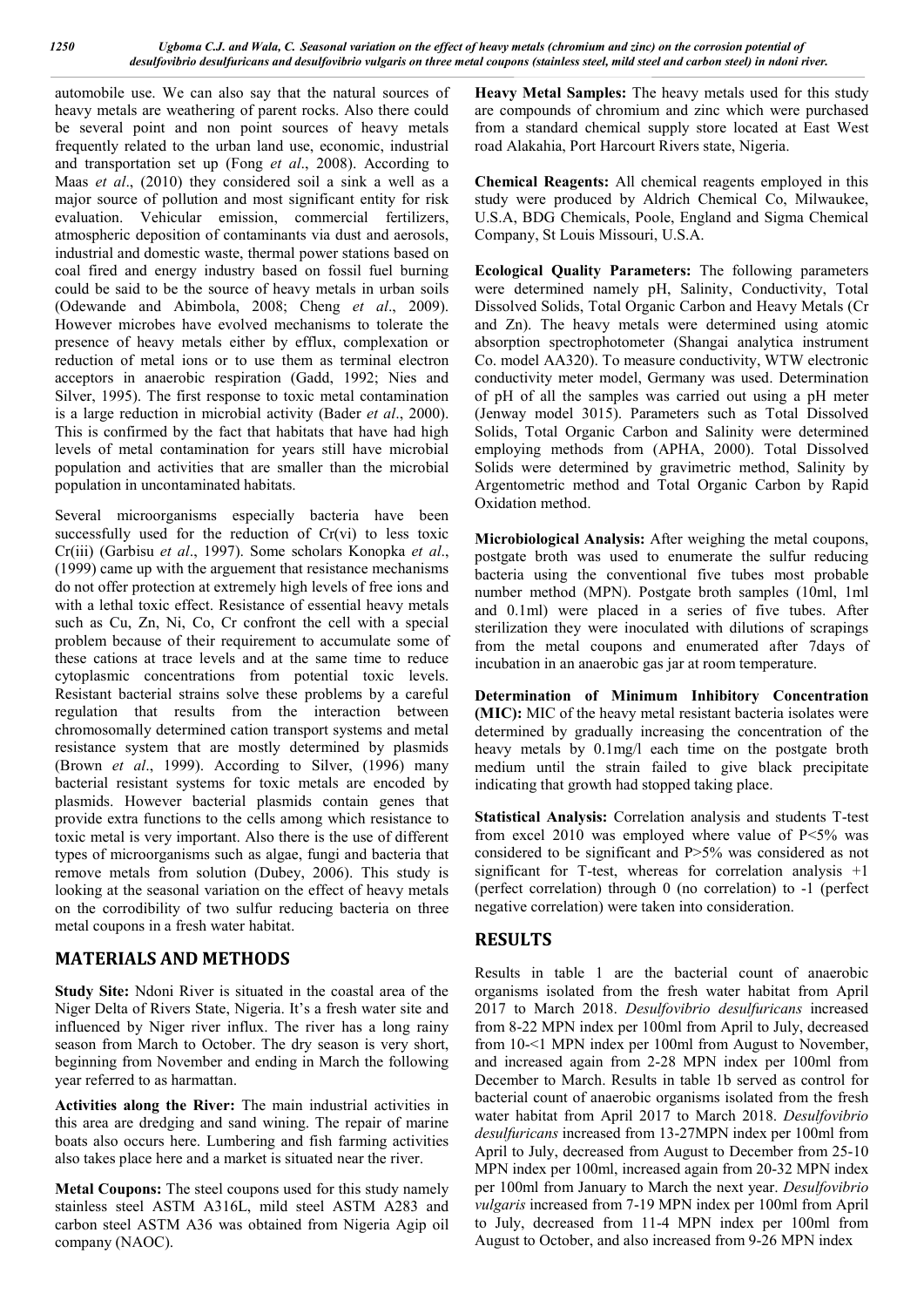| months    | Sulphate reducing bacteria MPN index per 100ml Desulfovibrio desulfuricans | Desulfovibrio vulgaris |
|-----------|----------------------------------------------------------------------------|------------------------|
| April     | 08                                                                         | 07                     |
| May       | 14                                                                         | 10                     |
| June      | 20                                                                         | 17                     |
| July      | 22                                                                         | 19                     |
| August    | 10                                                                         | 11                     |
| September | 06                                                                         | 06                     |
| October   | $\leq$ 1                                                                   | 04                     |
| November  | 02                                                                         | 09                     |
| December  | 05                                                                         | 16                     |
| January   | 09                                                                         | 21                     |
| February  | 17                                                                         | 24                     |
| March     | 28                                                                         | 26                     |

#### **Table1. Population of microorganisms isolated from the fresh water habitat.**

**Table1b. Control Population of microorganisms isolated from the fresh water habitat upstream.**

| months    | Sulphate reducing bacteria MPN index per 100ml Desulfovibrio desulfuricans | Desulfovibrio vulgaris |
|-----------|----------------------------------------------------------------------------|------------------------|
| April     | 13                                                                         | 10                     |
| May       | 17                                                                         | 12                     |
| June      | 24                                                                         | 18                     |
| July      | 27                                                                         | 20                     |
| August    | 25                                                                         | 20                     |
| September | 21                                                                         | 17                     |
| October   | 15                                                                         | 14                     |
| November  | 11                                                                         | 12                     |
| December  | 10                                                                         | 13                     |
| January   | 20                                                                         | 18                     |
| February  | 26                                                                         | 24                     |
| March     | 33                                                                         | 27                     |

#### **Table 2. Chemical composition of metal coupons**

| Element             | Carbon steel   | Mild steel    | Stainless steel |
|---------------------|----------------|---------------|-----------------|
| Composition $(\% )$ |                |               |                 |
| Carbon              | $0.008 - 0.20$ | $0.15 - 0.25$ | $0.03$ maximum  |
| Manganese           | $0.45 - 0.65$  | $0.45 - 0.65$ | 2.0 maximum     |
| Phosphorus          | ۰              | -             | $0.04$ maximum  |
| Sulphur             | ۰              | -             | $0.03$ maximum  |
| Chromium            | ۰              | $\sim$        | $16-18$         |
| Nickel              | ۰              | ۰             | $10-14$         |
| Silicon             | $0.25 - 0.60$  | $0.25 - 0.60$ | 1.0 maximum     |
| Molybdenum          | ۰              |               | $2.0 - 3.0$     |
| Copper              | 0.60           | 0.60          |                 |

| Table 3. Minimum inhibition concentration |  |
|-------------------------------------------|--|
|-------------------------------------------|--|

| Sulphur Reducing Bacteria   | ∠ınc   | :hromuum               |
|-----------------------------|--------|------------------------|
| Desulfovibrio desulfuricans | .4mg/l | $1.1 \text{mg}/1$      |
| Desulfovibrio vulgaris      | 3mg/1  | $1 \text{mg}/\text{m}$ |

per 100ml from November to March. Results in table 1b which is the control for bacterial count of anaerobic organisms isolated from the fresh water habitat from April 2017 to March 2018. *Desulfovibrio vulgaris* increased from 10-20MPN index per 100ml from April to August, decreased from September to December from 17-13 MPN index per 100ml, increased again from 18-27 MPN index per 100ml from January to March the next year. The chemical composition of the various metal coupons namely stainless steel, mild steel and carbon steel used for this study are shown in table 2. Table 3 is the result of the minimum inhibitory concentration of the heavy metals used for this study namely Zinc and Chromium on the anaerobic organisms which are *Desulfovibrio desulfuricans* and *Desulfovibrio vulgaris*. Figure1 is the goggle earth map of Ndoni River which is the study area and the river is a fresh water habitat located in the south-south geopolitical zone of Nigeria.

Figure 2 is concentration of the heavy metals used in this study namely chromium and zinc against time from April 2017 to May 2018. From April to June, we can see that the concentration of chromium and zinc increased from 0.87 to 0.98 and 1.10 to 1.21 respectively in the months of April to June. From July to August chromium decreased from 0.81 to 0.22. Nothing was recorded for chromium from September to November which later started increasing from December to March the next year from 0.23 to 1.08. For zinc, there was a decrease in July to August, and an increase from September to March the next year. Figure3 represents the corrosion rates of the three metals used in this study namely stainless steel, mild steel and carbon steel against time from April 2017 to May 2018. For stainless steel, corrosion rates increased from May to March the next year. For mild steel, corrosion rates increased from April to August and decreased from September to November and increased again from December to March the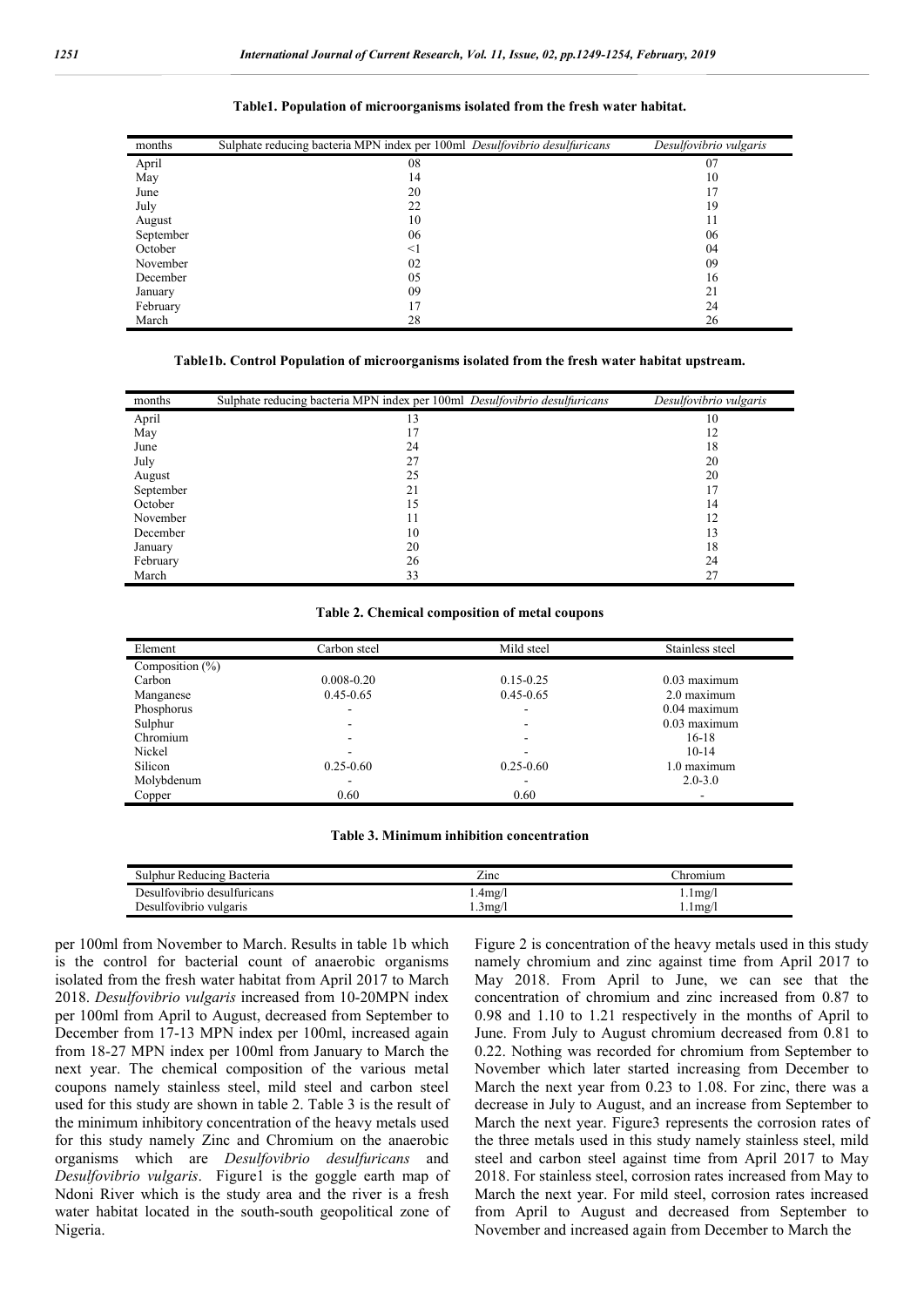

**Figure 1. Map of study area Ndoni River**



**Figure 2. Heavy metals against time**



**Figure 3. Corrosion rate against time**



**Figure 4. Physico chemical parameters against time**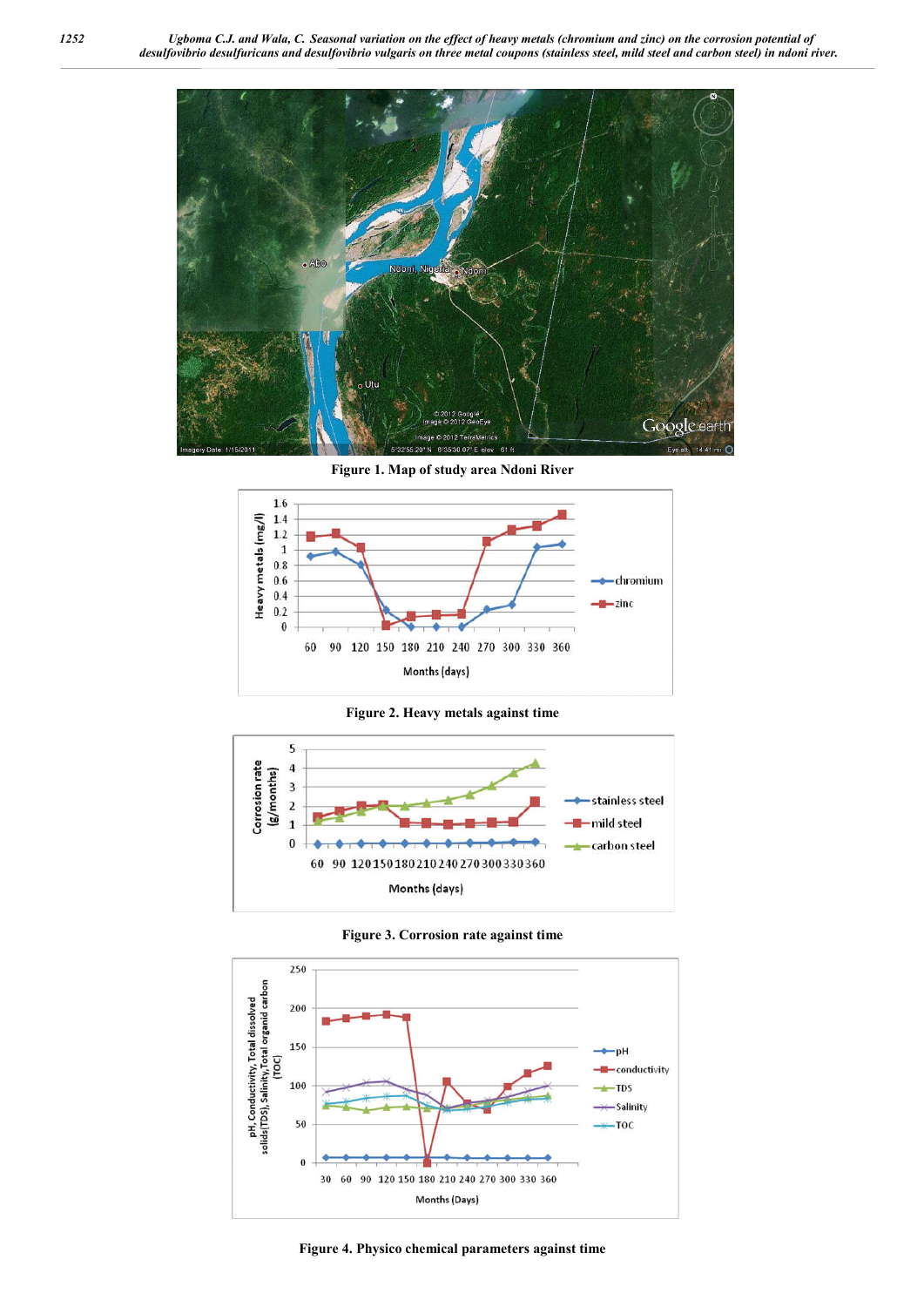next year. For carbon steel, corrosion rates followed the same trend like stainless steel which increased from May to March the next year. Figure 4 is a graph of various physico chemical parameters monitored which include the pH, Conductivity, Total dissolved solids (TDS), Salinity, Total organic carbon (TOC). The pH increased from 7.2 to 7.6 from April to October 2017 and then decreased from 7.1 in November to 6.7 in January, increase from 6.8 in February to 7.0 in March. Conductivity increased from 183µs/cm to 192.15µs/cm from April to July 2017 then decreased from 188.42µs/cm to 68.93µs/cm from August to December 2017 and increased again from 98.74µs/cm in December to 125.53µs/cm in March the next year. Total Dissolved Solids (TDS) increased from 74.49mg/l to 73.31mg/l from April to August 2017 then decreased to 70.94mg/l then increased from 71.66mg/l in September 2017 to 87.32mg/l in March the next year. Salinity increased from 92.14mg/l to 105.53mg/l from April to July 2017, decreased from 94.82mg/l in August to 70.46mg/l in October 2017 then increased again from 77.81mg/l in November 2017 to 99.71mg/l in March the next year. Total Organic Carbon increased from 77.05mg/l to 87.13mg/l from April to June 2017, and then decreased from 74.52mg/l to 70.09mg/l from September to November 2017, increased again from 73.27mg/l in December 2017 to 83.19mg/l in March the next year.

## **DISCUSSION**

The organisms *Desulfovibrio desulfuricans* and *Desulfovibrio vulgaris* which are both sulphur reducing bacteria was isolated from the Ndoni river a fresh water habitat. From the population of microorganisms isolated from the fresh water environment in table1 we can say comparatively that from beginning of April to June that *Desulfovibrio desulfuricans* had a higher MPN index per 100ml than *Desulfovibrio vulgaris* but the reduction as the months went by in the rainy season from July to October Desulfovibrio vulgaris had a slower reduction in MPN index per 100ml than *Desulfovibrio desulfuricans*. Also from November to January Desulfovibrio vulgaris had a higher rate of MPN index per 100ml than *Desulfovibrio desulfuricans*. This may be attributed to the various adaptability exhibited at different times of the month by these two sulphur reducing bacteria. In the upstream in table1b which serves as control, the two sulphur reducing bacteria had higher MPN index per 100ml throughout the season though *Desulfovibrio desulfuricans* had higher MPN index per 100ml than *Desulfovibrio vulgaris*. This could be attributed to the fact that there was no major activity upstream and the availability of suitable conditions for the proliferation of the sulphur reducing bacteria were not always washed away easily by the river tide. This is in accordance with the work of Ugboma and Wali, (2018). Also the introduction of little or no heavy metals upstream due to lack of activities in this place unlike the downstream helped the sulphur reducing bacteria to proliferate more there. This is in accordance to the work of Badder *et al*., (2000). These organisms play a role in corrosion by inducing oxygen gradient which accelerates corrosion by acting as a depolarizer to form ferrous ions and oxidizing ferrous ions  $(Fe^{2+})$  to ferric ions  $(Fe^{3+})$ . This latter reaction normally take place in pH values higher than 4 as observed in the pH values found in this study where the highest pH was at a value of 7.7 and the lowest pH was at a value of 6.7. Microorganisms especially *Desulfovibrio desulfricans* isolated from this study depolarize surface by directly removing corrosion products such as hydrogen formed at the cathode and this depolarization

encourages biocorrosion and this maintains corrosion current (Battersby *et al.,*1985). Microorganisms are also known to destroy protective coatings of various types and this is attribute to *Desulfovibrio desulfuricans* which produce hydrogen sulphide which cause hydrogen blistering and embrittlement in metals and structural fittings (Raloff, 1985). Table 2 showing the chemical composition of metal coupons showed that the alloying elements of stainless steel namely chromium and nickel offered great protection to the metal coupon thereby leading to minimal corrosion recorded in both rainy and dry season unlike the other metal coupons used in this study. This could be said to be attributed to the fact that the alloying elements occur in the lower part of the electrochemical series and are less reactive in nature. The less corrosion protection witnessed by mild steel coupons and carbon steel coupons used in this study could be due to the fact that they are made of manganese, phosphorous, copper, carbon and silicon which are more reactive in nature hence giving these metal coupons less protection from corrosion. According to Jaganathan *et al*., (2011) chromium and nickel are more toxic to microorganisms to higher levels of speciation. They showed that 13% chromium is required for stable passivity of Fe-Cr alloy in acidic and neutral solution not containing inhibitors. From this study we can see that corrosion rates, heavy metal concentrations and microbial population could be said to have reduced in the rainy season than in the dry season where some significant increase was observed. This could be attributed to runoffs and dilution of the water bodies by heavy rains that increased the water bodies. This study showed higher proliferation of microorganisms in areas with little or no concentration of heavy metals which was used as the control as shown in table 1b. This is in accordance to the works of Badder *et al*., (2000) which states that the first response to toxic metal contamination is a large reduction in microbial activity. This is confirmed by the fact that habitats which have had high levels of metal contamination for years still have microbial population and activities that are smaller than the microbial population in uncontaminated habitats.

The minimum inhibition concentration of zinc and chromium for *Desulfovibrio desulfuricans* is 2.2mg/l and 1.2mg/l respectively while that of *Desulfovibrio vulgaris* is 2.0mg/l and 1.0mg/l respectively. From the study we can say that these two sulphur reducing bacteria corroded the metal coupons more when the minimum concentration of the heavy metals were not toxic for them. This is in accordance to the argument of Konopka *et al*., (1999) which states that resistance mechanisms in microorganisms do not offer protection at extremely high levels of free metal ions and with a lethal toxic effect. Resistance of essential heavy metals such as Cu, Zn, Ni, Co, Cr confront the cell with a special problem because of their requirement to accumulate some of these cations at trace levels and at same time to reduce cytoplasmic concentrations from potential toxic levels. The physico-chemical parameters such as Total Organic Carbon, Total Dissolved Solids, Salinity and Conductivity from this study was also high during the dry season than in the rainy season following same trend as corrosion rates of the metal coupons, minimum inhibitory concentration of heavy metals and proliferation of microorganisms apart from the pH which was between 6.7 and 7.7. This could also be attributed to runoffs and heavy rains especially around June, July and August which may have affected the physico-chemical parameters. There was a significant difference between stainless steel corrosion and chromium concentration. Same to mild steel corrosion and